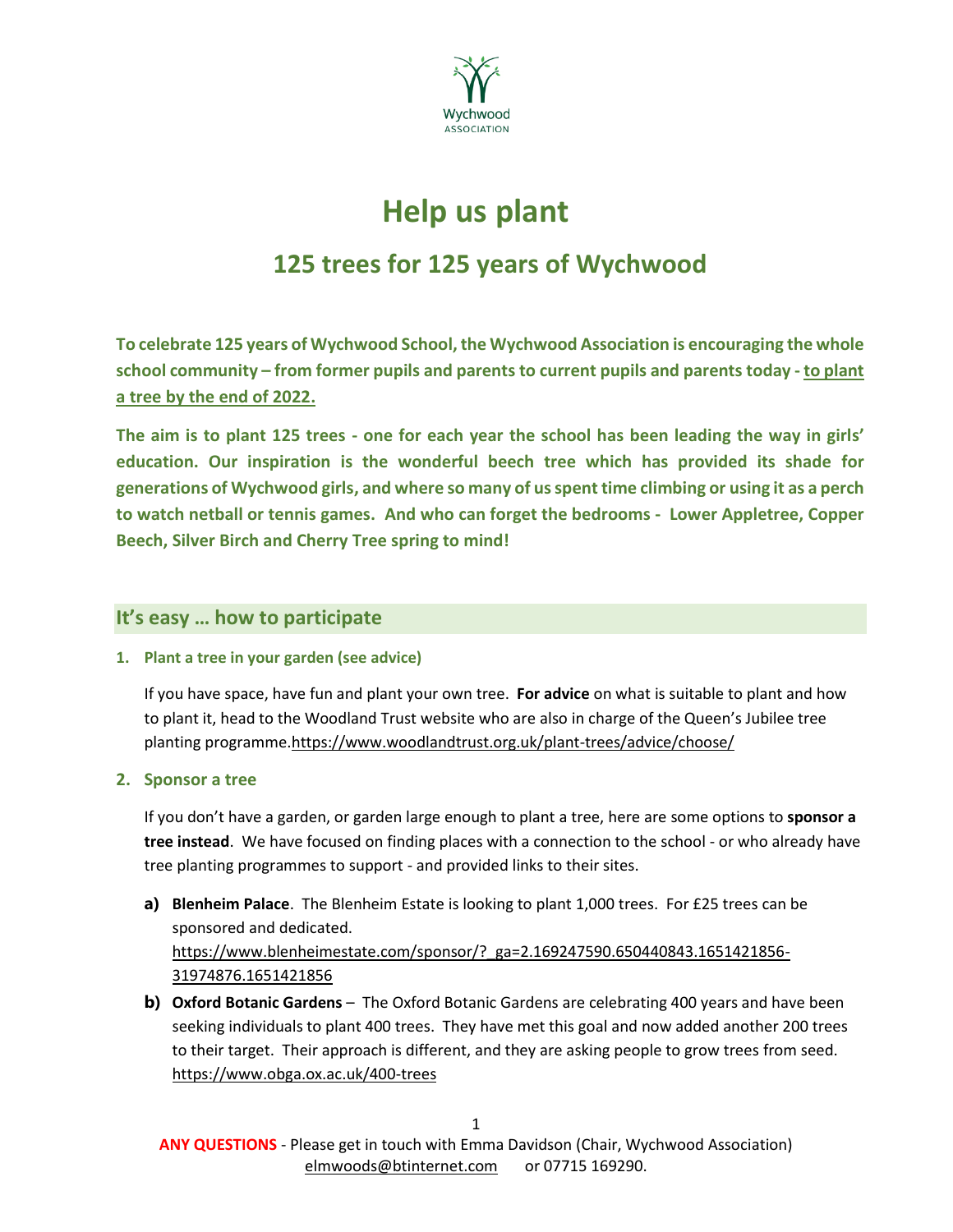

**c) National Trust** Sponsorship starts at £5 for a single sapling. You cannot tag your own tree, but your donation can be dedicated. Why not dedicate your sapling to Wychwood School? [https://www.nationaltrust.org.uk/features/plant-a](https://www.nationaltrust.org.uk/features/plant-a-tree?intcmp=plant_atree_spring22_treesandplantshub_teaser)[tree?intcmp=plant\\_atree\\_spring22\\_treesandplantshub\\_teaser](https://www.nationaltrust.org.uk/features/plant-a-tree?intcmp=plant_atree_spring22_treesandplantshub_teaser)

#### **d) Are you outside the UK?**

For those living outside the UK wishing to participate, you can either donate to the organisations mentioned above or your own local organisation. For those who live in Australia, apparently there is a Wychwood crab apple tree!

## **Your questions answered**

#### **How much will it cost?**

The amount that you wish to spend is completely up to you and **can start at just £5 –** (see above).

#### **Planting trees and deadlines**

- a) If you are **physically planting** your own tree, the best time to do this is between November and March. We are asking you to aim to plant your tree by December 2022 – the end of our 125<sup>th</sup> anniversary year.
- b) If you are **sponsoring a tree**, please try and do this by the beginning of the autumn term 2022.

#### **How to record your tree for the 125th Anniversary Tree project**

- a) **For Wychwood** We are planning to create a page on the Wychwood website to record the 125<sup>th</sup> project. But we also need to know if we have planted 125 trees and have a record for the archives! **Your action now** - When you have decided what you want to do, **simply copy and complete the separate participation form** and email your information to Emma Davidson (Chair, Wychwood Association) to **wa@wychwoodschool.org.** Or the form is also at the end of this document – you can complete it and copy it into the body of your email and send it to wa@wychwoodschool.org.
- b) **Take a picture**  when the time comes, take a picture of you planting your tree if you can.
- c) **For the Queen's Jubilee Canopy Project** If you plant a tree yourself you can also to register it (and a picture of you planting it). with the Queen's Jubilee Canopy Project . Information on how to register your tree can be found at Individuals - [The Queen's Green Canopy](https://queensgreencanopy.org/get-involved/individuals/)  [\(queensgreencanopy.org\)](https://queensgreencanopy.org/get-involved/individuals/) and the tree can be registered at Map - [The Queen's Green Canopy](https://queensgreencanopy.org/map-education-hub/qgc-map/#/)  [\(queensgreencanopy.org\).](https://queensgreencanopy.org/map-education-hub/qgc-map/#/)